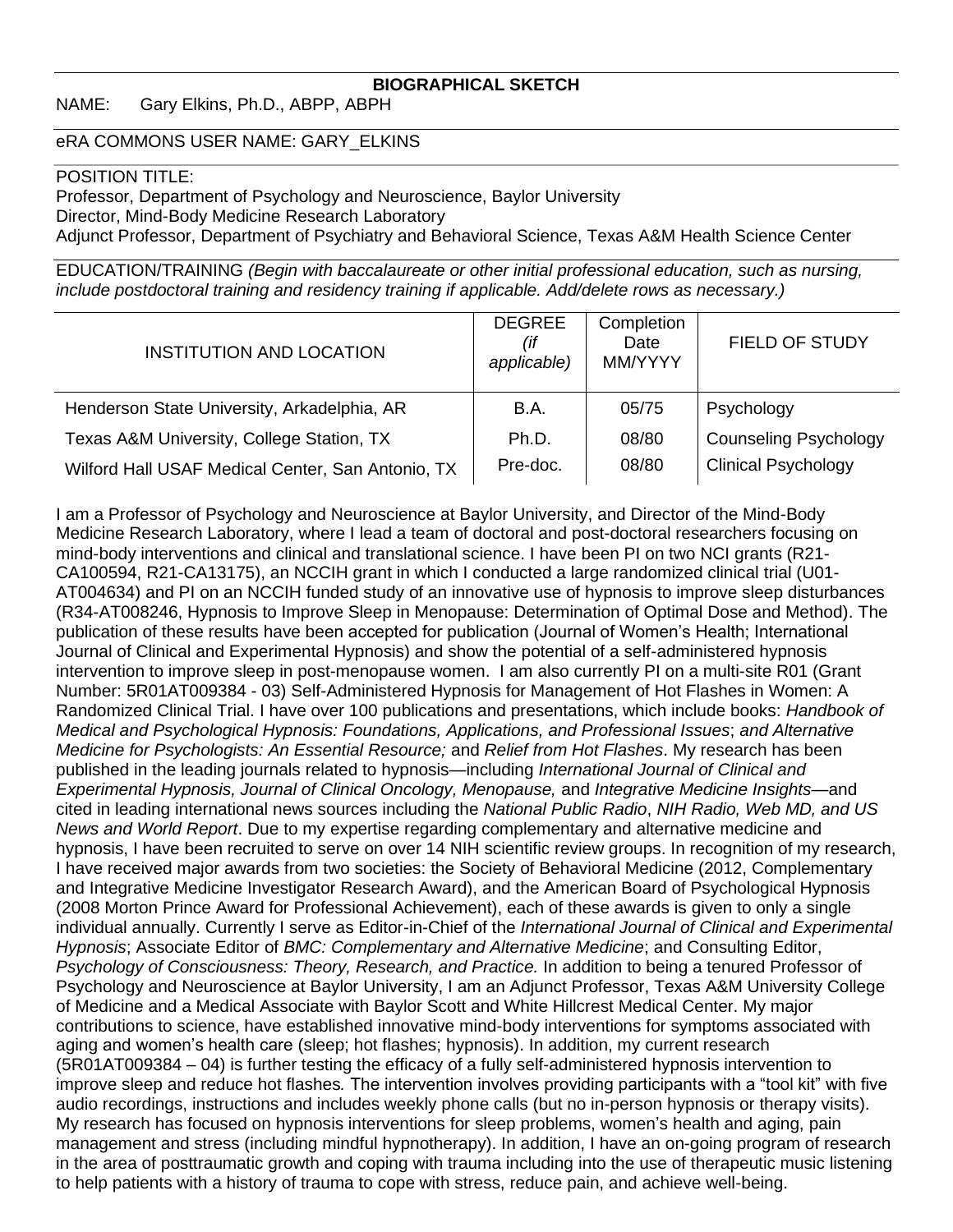# .Positions and Employment

| 1982-2005 | Clinical Health Psychologist, Scott and White Clinic and Hospital, Temple, TX            |
|-----------|------------------------------------------------------------------------------------------|
| 1985-1990 | Assistant to Associate Professor of Psychiatry and Behavioral Science, Texas A&M         |
|           | University College of Medicine, College Station, TX                                      |
| 1990-2000 | Associate Professor, Department of Psychiatry and Behavioral Science, Texas A&M          |
|           | University College of Medicine, Texas A&M Health Sciences Center, College Station, TX    |
| 2000-2006 | Professor, Department of Psychiatry and Behavioral Science, Texas A&M University College |
|           | of Medicine, Texas A&M Health Sciences Center, College Station, TX                       |
| 2007-2015 | Director, Doctoral Program in Clinical Psychology, Department of Psychology and          |
|           | Neuroscience, Baylor University, Waco, TX                                                |
| $2007 -$  | Adjunct Professor, Department of Psychiatry and Behavioral Science, Texas A&M University |
|           | Health Science Center, College Station, TX                                               |
| 2009-     | Medical Associate, Baylor Scott and White Hillcrest Medical Center, Waco, TX             |
| 2006-     | Professor, Department of Psychology and Neuroscience, Baylor University, Waco, TX        |
| 2006-     | Director, Mind-Body Medicine Research Laboratory, Baylor University, Waco, TX            |
|           |                                                                                          |

## **Other Experience and Professional Memberships**

| 1995-     | Member, Society of Behavioral Medicine                                                                                                                                                    |
|-----------|-------------------------------------------------------------------------------------------------------------------------------------------------------------------------------------------|
| 1996-     | Fellow, American Academy of Clinical Health Psychology                                                                                                                                    |
| 1995-     | Fellow, American Psychological Association                                                                                                                                                |
| 1995-     | Fellow, American Society of Clinical Hypnosis (President, 1996-1997)                                                                                                                      |
| 2005-     | Member, North American Menopause Society                                                                                                                                                  |
| 2005-     | Member, American Psychosocial Oncology Society                                                                                                                                            |
| 2001-2011 | Board of Directors; Vice-Chair & Chair of the Oral Examination Committee, Chair Witten<br>Examination Committee (appointed 2003), Texas State Board of Examiners of Psychologists         |
| 2004-2006 | President, Specialty Certification: American Board of Psychological Hypnosis (ABPH)                                                                                                       |
| 2009      | NIH Individual Project Review Group: "Treatments for Menopause Related Sleep Disorders<br>and their Mechanisms" (P01)                                                                     |
| 2010      | NIH Scientific Review: SEP ZATIRB-05, "Mind-Body Interventions "(R01)                                                                                                                     |
| 2010      | CDC Scientific Review: RFA-DP-10-1010, "Mind-Body Research Program" (R01)                                                                                                                 |
| 2010      | NIH Scientific Review: ZAG1 ZIJ-9 J3 (2), "Menopause and Sleep Disorders " (R01)                                                                                                          |
| 2010      | NIH Scientific Review: ZAT1 SM 22 P "Centers of Excellence for Research on CAM (CERC)                                                                                                     |
|           | for Pain" (P01)                                                                                                                                                                           |
| 2012-     | Associate Editor Board, BCM Complementary and Alternative Medicine                                                                                                                        |
| 2013-     | Associate Editor Board, International Journal of Clinical and Experimental Hypnosis                                                                                                       |
| 2014      | NIH Scientific Review, ZAT1 HS-15, "Non-Pharmacological Management of Pain in Military<br>Personnel".                                                                                     |
| 2014      | Reviewer NIH Study Section. "Study of Women's Health Across the Nation" (in Response to<br>RFA AG-94-002)                                                                                 |
| 2014      | Reviewer, NIH Special Emphasis/Scientific Review 2015/01 ZAG1 AIJ-3 (J3) "MsFlash: Living<br>a Health Menopause" (R01)                                                                    |
| 2016      | Reviewer, NCCIH ZAT1 VS (01) Fellowship, Career Development, and Research Grant<br>Programs 2016/11                                                                                       |
| 2016      | Reviewer, ZAT1 HS-25 Study Section, National Center for Complementary and Integrative<br>Health, NIH 2016/3                                                                               |
| 2016      | Reviewer, NIH Grant -participation on Special Emphasis Panel/Scientific Review Group<br>2016/05 ZAT1 SM (40) S 2016/3                                                                     |
| 2019      | Reviewer, NIH Study of Women's Health Across the Nation (SWAN): The Impact of Midlife<br>and the Menopause Transition on Health and Functioning in Early Old Age (1 U19<br>AG063720-01A1) |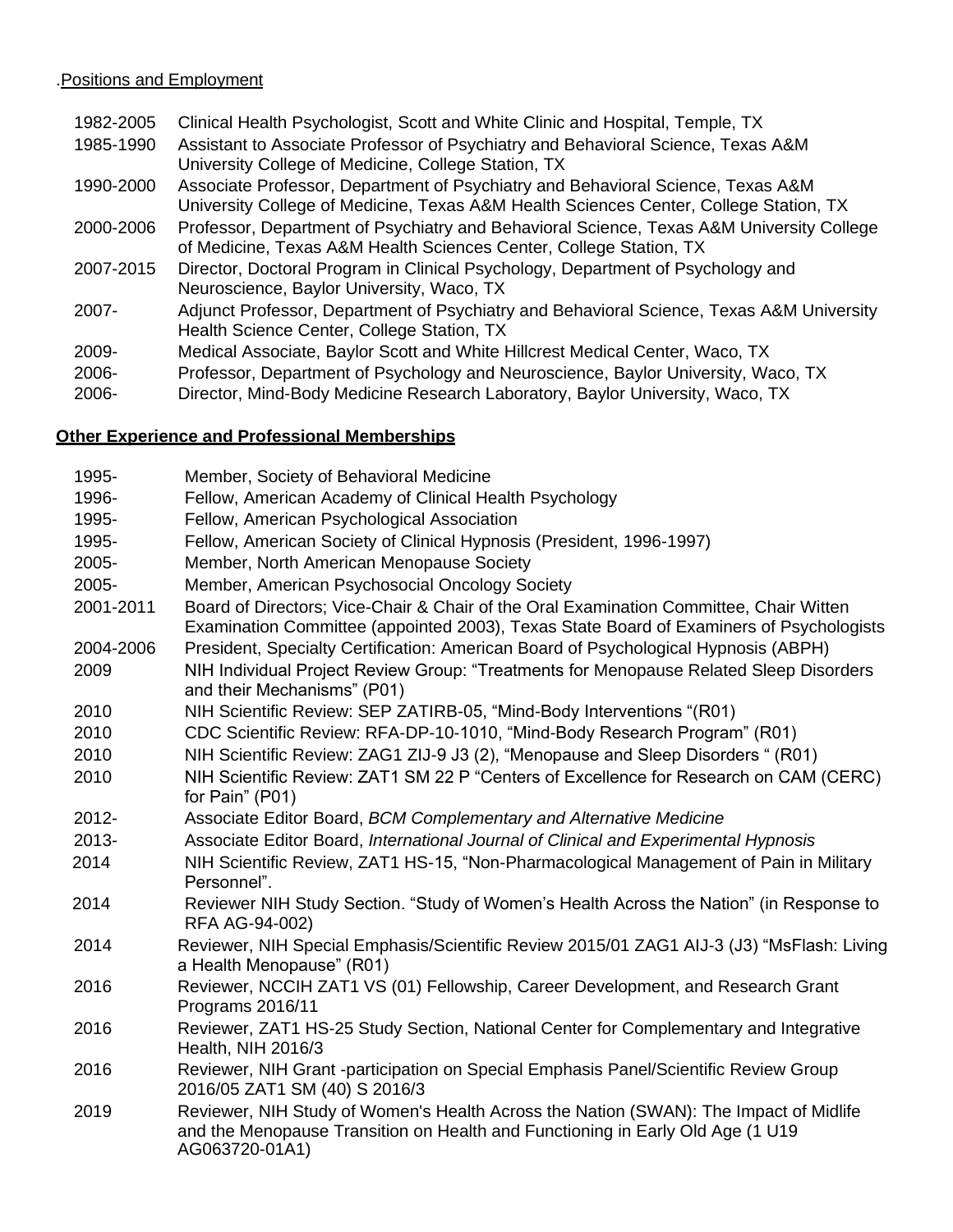| 2019          | Reviewer, ZAT1 JM(05) NIH/NCCIH Training, Fellowship, and Career Development Review<br>Panel                                                                                                                                                                                 |
|---------------|------------------------------------------------------------------------------------------------------------------------------------------------------------------------------------------------------------------------------------------------------------------------------|
| <u>Honors</u> |                                                                                                                                                                                                                                                                              |
| 1996          | International Society of Hypnosis Award of Merit, 14 <sup>th</sup> International Congress of Hypnosis                                                                                                                                                                        |
| 1996          | Presidential Award for Outstanding Service, American Society of Clinical Hypnosis                                                                                                                                                                                            |
| 1998          | Specialty Certification in Clinical Health Psychology, American Board of Professional Psychology<br>(ABPP)                                                                                                                                                                   |
| 2000          | Robert R. Rynearson Award for Excellence in Teaching, Department of Psychiatry and<br>Behavioral Sciences, College of Medicine, Texas A&M University Health Science Center                                                                                                   |
| 2003          | Thomas P. Wall, D.M.D. Award for Excellence in Teaching, American Society of Clinical<br><b>Hypnosis</b>                                                                                                                                                                     |
| 2007          | Presidential Citation Award for Outstanding Service, Texas Psychological Association                                                                                                                                                                                         |
| 2008          | Morton Prince Award for Professional Achievement, American Board of Psychological Hypnosis                                                                                                                                                                                   |
| 2008          | Presidential Award, American Board of Psychological Hypnosis                                                                                                                                                                                                                 |
| 2012          | 21 <sup>st</sup> Annual Robert E. Myers, M.D. Leadership Award, Scott & White Clinic and Hospital                                                                                                                                                                            |
| 2012          | Complementary and Integrative Medicine Investigator Research Award, Society of Behavioral<br>Medicine                                                                                                                                                                        |
| 2013          | NIH Radio Interview (NIH Podcast #0190) Postmenopausal Women and Sleep (this podcast<br>highlighted my research and provided national and international exposure).                                                                                                           |
| 2014          | Elected President of the Society for Clinical and Experimental Hypnosis                                                                                                                                                                                                      |
| 2016          | Appointed to the Scientific Advisory Board, XXI ISH World Congress of Medical and Clinical<br><b>Hypnosis</b>                                                                                                                                                                |
| 2016          | Bernard B. Raginski Award for Leadership and Achievement, Society for Clinical and<br><b>Experimental Hypnosis</b>                                                                                                                                                           |
| 2017          | Arthur Shapiro Award for the Best Book in Hypnosis, Society for Clinical and Experimental<br>Hypnosis, given in recognition of the Handbook of Medical and Psychological Hypnosis:<br>Foundations, Applications, and Professional Issues, New York, NY, Springer Publishing. |
| 2017          | Presidential Award, Society for Clinical and Experimental Hypnosis                                                                                                                                                                                                           |

## **C. Contributions to Science**

1. Hypnosis Intervention for Sleep and Hot Flashes Post-Menopause. My research has included hypnotic relaxation therapy for reduction of clinical symptoms associated with menopause and coping with breast cancer (vasomotor symptoms, sleep disturbance, anxiety, depression, **1a-1b**). I have pioneered the development of a hypnosis definition toward advancing research and practice (**1c**).

- **1a. Elkins, G**, Fisher, W, Johnson, A, Carpenter, J, Keith T. (2013) Clinical hypnosis in the treatment of post-menopausal hot flashes: A randomized controlled trial. *Menopause, 20(3), 291-298*. doi: 10.1097/GME.0b013e31826ce3ed. PubMed PMID: 23435026; PubMed Central PMCID: PMC3556367.
- **1b. Elkins, G**, Marcus, J, Sterns, V., Perfect, M, Rajab, H, Ruud, C, Palamara, L, Keith, T. (2008) Randomized trial of a hypnosis intervention for treatment of hot flashes among breast cancer survivors. *Journal of Clinical Oncology*. 26(31):5022-5026. doi: 10.1200/JCO.2008.16.6389. Epub 2008 Sep 22. PubMed PMID: 18809612; PubMed Central PMCID: PMC2652097
- **1c.** Barton, D., **Elkins, G.** et. al, (2017) Efficacy of a biobehavioral intervention for hot flashes: A randomized controlled pilot study, *Menopause*, 24(7), 774-782.

2. Symptom Risk Factors and Management. My publications have contributed to relevant research regarding risk factors and prevalence of breast cancer symptoms (**2a**). I have also have contributed to the development of materials for symptom management **(2b-c**).

**2a.** Fisher, W., Johnson, A, **Elkins, G.,** Otte, J., Burns, D., Yu, M., & Carpenter, J. (2013). Risk factors, pathophysiology, and treatment of hot flashes in cancer, CA: A Cancer Journal for Clinicians, 63(3), 167-192.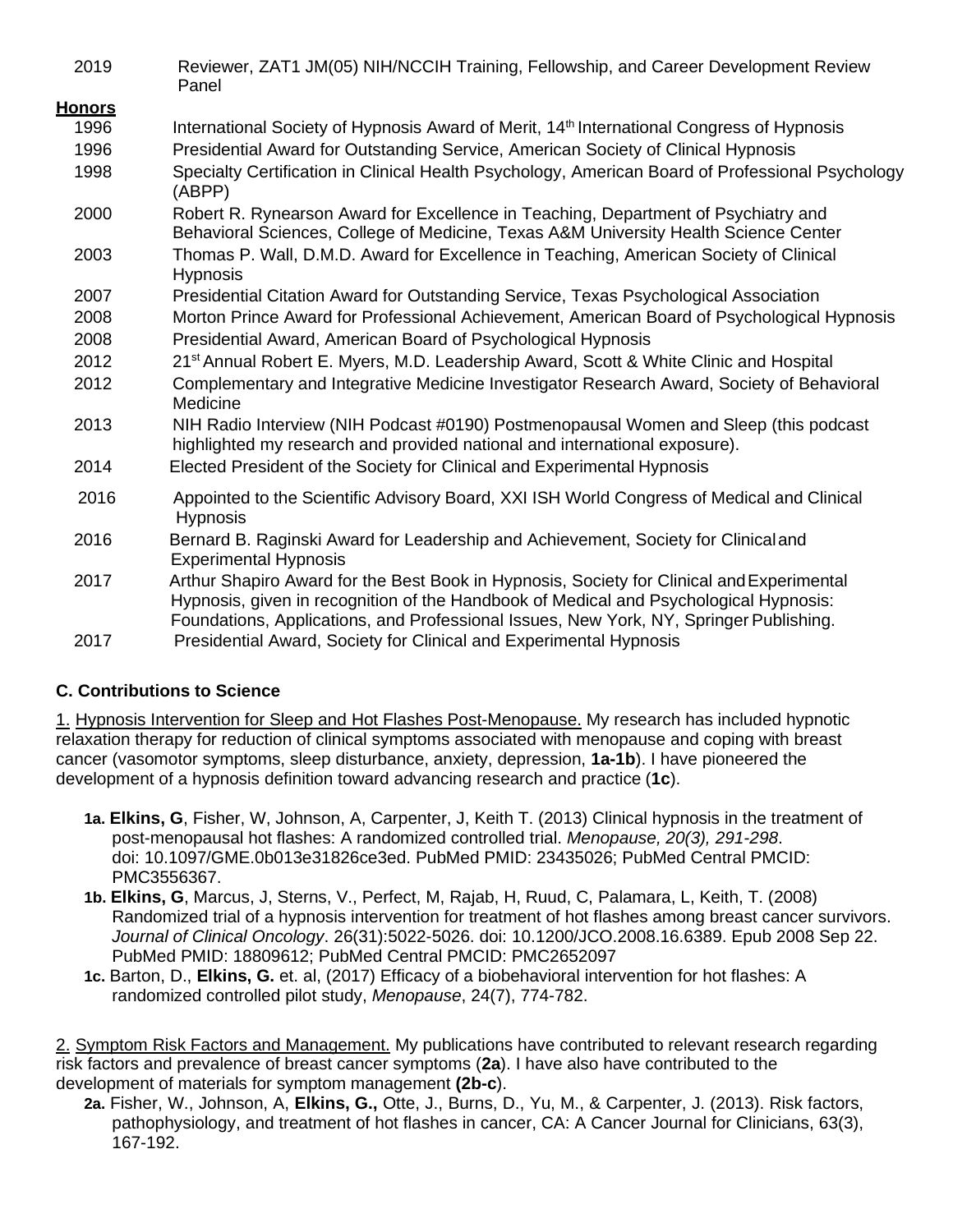- *2b.* Johnson, A., Marcus, J., Hickman, K., Barton, D., & **Elkins, G**. (2016) Anxiety reduction among breast cancer survivors receiving hypnotic relaxation therapy for hot flashes. *International Journal of Clinical and Experimental Hypnosis,* 64(4), 377-390. doi: 10.1080/00207144.2016.1209042.
- **2c. Elkins, G.** Roberts, L., Na, H., & Yek, M. (2017). Hypnosis for hot flashes and associated symptoms in women with breast cancer. American Journal of Clinical Hypnosis, 60(4), 123-136.

3. Psychometric Scale Development I have developed psychometric scales to measure psychological distress (**3a**) and hypnotizability (**3b; 3c**). This track record of conducting research into measurement scales based on theoretical models is relevant and will be valuable to the current proposal.

- **3a. Elkins, G.** & Johnson, A. (2015) Psychological Distress Profile. Menlo Park, CA, Mind Garden, Inc.
- **3b. Elkins, G.,** Johnson, A, Johnson, A.J., Sliwinski. (2015). Factor analysis of the Elkins Hypnotizability Scale. *International Journal of Clinical and Experimental Hypnosis*, 63(3), 335-345. doi: 10.1080/00207144.2015.1031550.
- **3c.** Kekecs, Z, Bowers, J., Johnson, A, Kendrick C. **Elkins G.** (2016) The Elkins Hynotizability Scale: Assessment of Reliability and Validity, *International Journal of Clinical and Experimental Hypnosis*, 64(3), 285-304. Doi: 10.1080/00207144.2016.1171089
- 4. Standards of Training in Hypnosis. I have also made contributions to science by advancing standards of training in clinical hypnosis. I developed with Dr. Hammond, the core curriculum (**4a-4b**) for training in clinical hypnosis that is now the standard for professional organizations (i.e., American Society of Clinical Hypnosis; Society for Clinical and Experimental Hypnosis; International Society of Hypnosis). In addition to furthering training standards, In addition, I have published a training manual that includes assessment of hypnotizability (Elkins Hypnotizability Scale – EHS) for clinical research and training **(4c).** My background and contributions in this area assure research staff will be well trained in hypnosis interventions which is needed for hypnosis research.
- **4a.** Hammond, C, **Elkins, G**. (1994) *Standards of Training in Clinical Hypnosis*, ASCH Press, Chicago, IL.
- **4b. Elkins, G,** Hammond, C. (1998). Standards of training in clinical hypnosis: Preparing professionals for the 21st century, *American Journal of Clinical Hypnosis*, 41(1), 55-64.
- **4c. Elkins, G.** (2013) *Hypnotic Relaxation Therapy: Principles and Applications.* Springer Publishing, New York, NY.

### **Complete List of Published Work in MyBibliography:**

<https://www.ncbi.nlm.nih.gov/myncbi/14WSnlzWFvkAv/bibliography/public/>

### **Research Support**

#### **Ongoing Research Support**

R01AT009384-01A1 Elkins (PI) 9/22/2017-8/31/2022

Self-Administered Hypnosis Treatment for the Management of Hot Flashes in Women: A Randomized Clinical Trial

The purpose of this multi-site randomized clinical trial (Baylor University, University of Michigan, and University of Nebraska) research is to determine the efficacy of self-administered hypnosis to improve menopausal symptoms. This project uses daily diaries, heart rate variability, cortisol numerical rating scale, stress response measures, and examines hypnotizability as moderator's primary outcome. The analyses original data collection to inform clinical practice.

Role: Principal Investigator